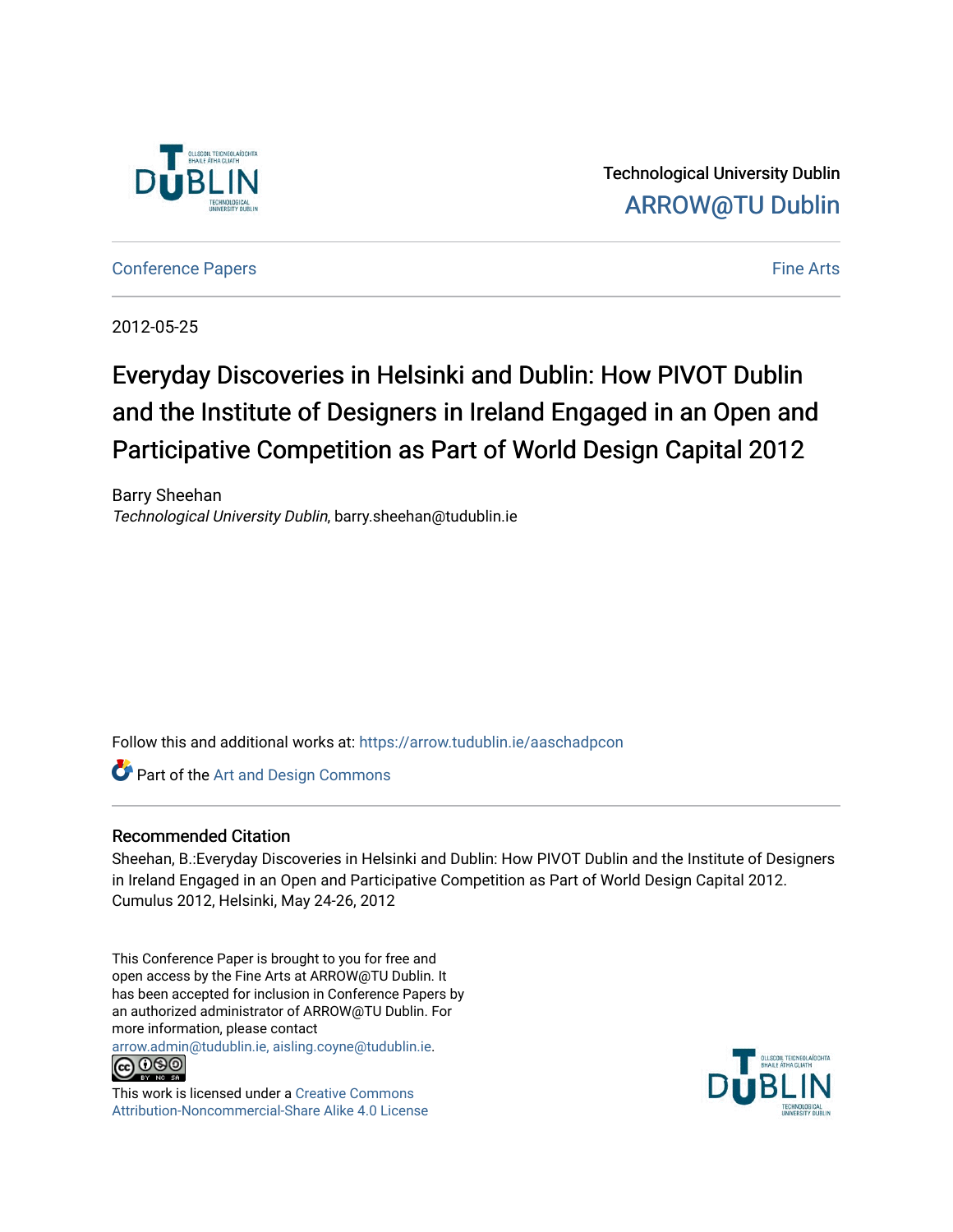# Everyday Discoveries in Helsinki and Dublin: How PIVOT Dublin and the Institute of Designers in Ireland engaged in an open and participative competition as part of World Design Capital 2012

#### Barry Sheehan

barry.sheehan@dit.ie School of Art, Design and Printing, Dublin Institute of Technology, 41-45 Mountjoy Square, Dublin 1

#### Abstract

Design Forum Finland invited the Institute of Designers in Ireland (IDI) to take part in the International Design House Exhibition as part of World Design Capital Helsinki 2012. The IDI was asked to work with Design Forum Finland and Imu Design in the event that takes place during Helsinki Design Week 2012.

In 2010 Dublin City Council formed a group called PIVOT Dublin to bid for World Design Capital 2014. Dublin has been investigating different ways of utilizing design to make changes and drive innovation in the City. PIVOT Dublin provides an ongoing flexible mechanism for design projects, actions and collectives and discussions.

Rather than select an Irish Designer and send them to Helsinki with a container of objects, The IDI decided to work with PIVOT Dublin to select a team of designers to represent Ireland in 2012. Imu Design was invited to Dublin to take part in a multi-disciplinary design workshop, which took place during Ireland's Design Week.

The paper will focus on this innovative process of open, participative public service procurement. The methodology and collaborations between the participants, their disciplines and the two cities is analyzed. The process has been rich and the results will be rewarding.

#### **Introduction**

In April 1961 the report of the Scandinavian Design Group entitled "Design in Ireland" was written. It provided a road map of what Ireland should do to promote design on the island. The report was commissioned by Córas Tráchtála Teo (CTT) the Irish Export Board, given responsibility by the Government of the Republic of Ireland for the improvement of standards of Industrial Design. CTT looked to Scandinavia to find the answers.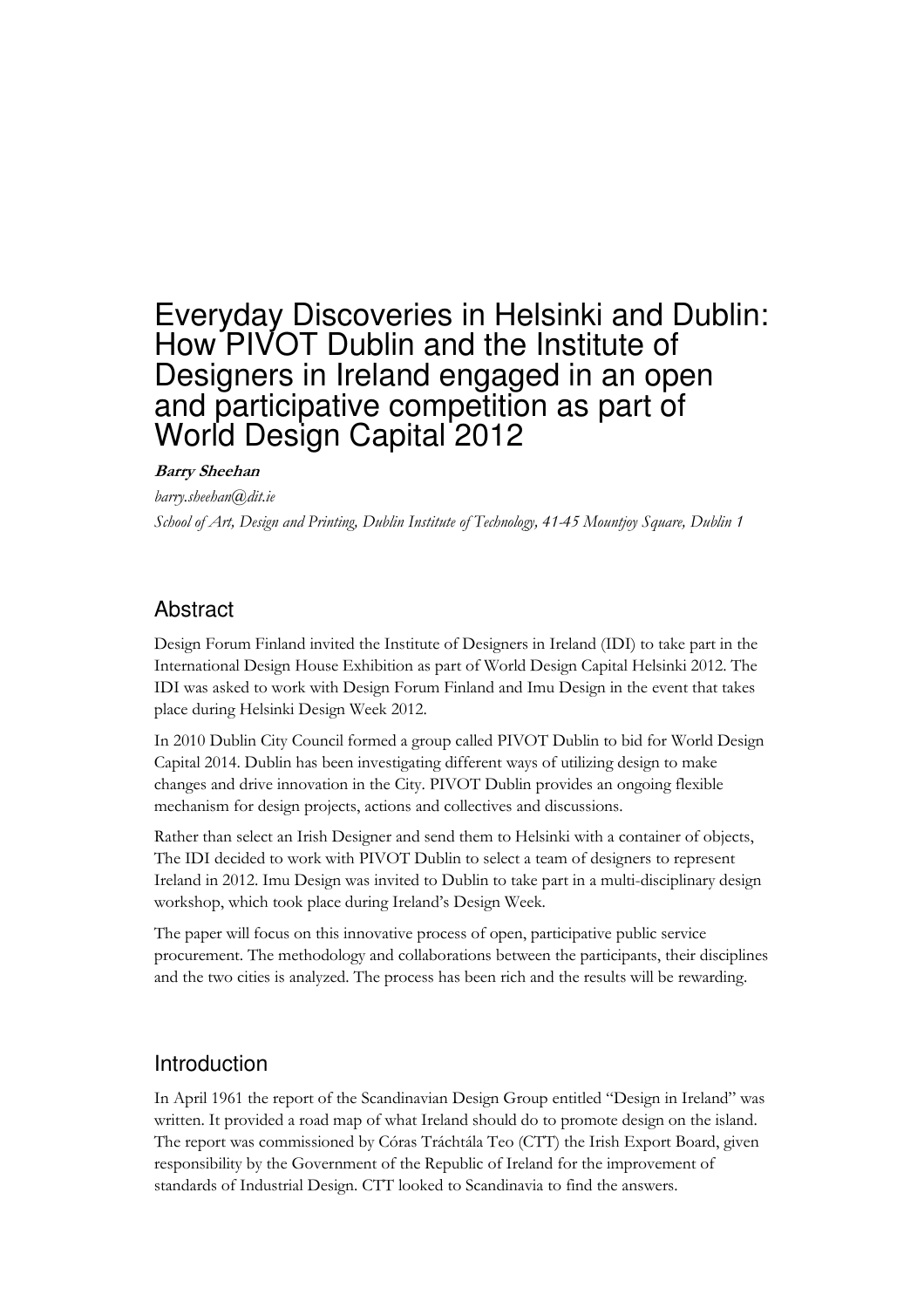In 2011, fifty years later, Ireland replied with PIVOT Dublin, Ireland's 2014 World Design Capital bid. The bid book told the wider world what we had been doing about design in Ireland since the visit by the Scandinavian Design Group and announced what we proposed to do in the coming years.

### Members

The Scandinavian Design Group consisted of six members, two each from Norway, Sweden and Finland. I accept that Finland is a Nordic country and is not part of Scandinavia but in Ireland the group was titled the Scandinavian Design Group.

One of the members of the Scandinavian Design Group was Kaj Franck who is described in the report as the Head of the Design Department at Arabia Ceramic factory and Notsjö Glass works, Finland, as well as Art Director at the Finnish School of Industrial Art. Another Finn, Timo Sarpaneva was also selected to be part of the group but could not travel as the dates clashed with an earlier commitment.

There is an important point in the Introduction.

"No professional fees were accepted by the members of the Group on the grounds that they wished the assignment to be regarded as a contribution to the furtherance of improvement in design and as a gesture of their goodwill towards our undertaking." (Design in Ireland: Report of the Scandinavian Design Group in Ireland, 1961, page xiii)

The report concerned itself with many things, principally design education and the recommendation of setting up on an Irish Institute of Visual Arts.

One of the things that the report did not propose was the establishment of an Irish Design Council. This may have as much to do with the funding of the report being from a State organisation as much as the opinions of the group themselves.

#### IDI

Since the publication of the report in 1961, design promotion on the island of Ireland has fallen to a number of different design organisations such as the Institute of Designers in Ireland (IDI). The IDI was formed in 1972 as the Society of Designers in Ireland.

"The Institute of Designers in Ireland is the professional body representing the interests of Irish designers. Its function is to promote high standards of design, to foster professionalism and to emphasise designers' responsibility to society, to the client and to each other" (www.idi-design.ie/about, 2012)

### Design Promotion in Finland and Ireland

It is interesting to compare design promotion in Ireland and Finland. The Arts Council of Finland and Ministry of Education published the document 'design 2005! Government Decision-in-Principle on Finnish Design Policy 15.06.2000'. Writing in the foreword, the Minister of Culture states: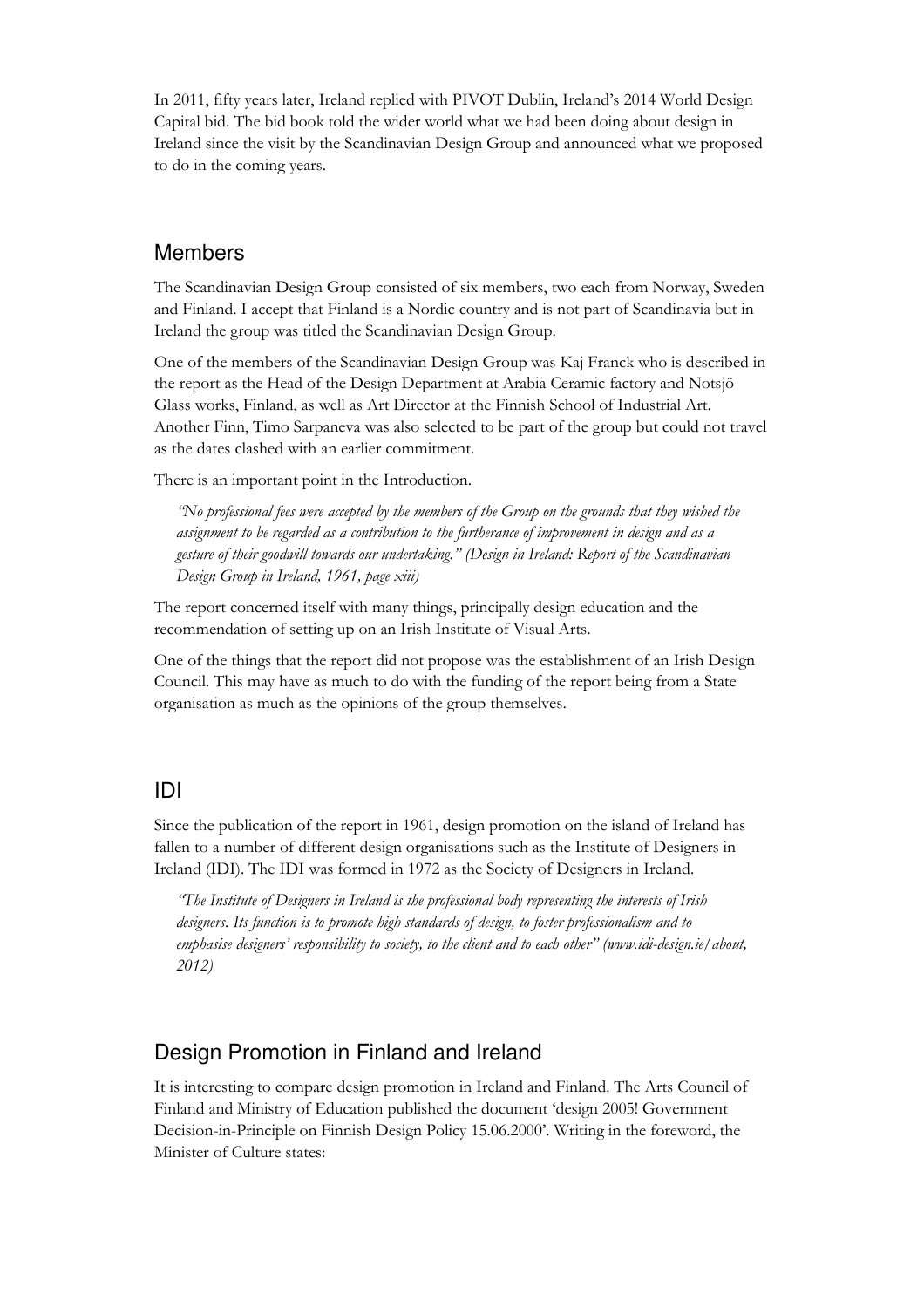Finland has to make design and its widespread application one of its key know-how areas. It is only through such diffusion that design can gain significance as a factor promoting the quality of everyday life, job creation, cultural identity, Finland's image abroad and the competitiveness of Finnish business. ('design 2005! Government Decision-in-Principle on Finnish Design Policy 15.06.2000', 2004, Foreword)

The report continues, 'Design will provide a basis for Finns' well-being and satisfaction.'

The aim was that by 2005, 30 per cent of possible users of design would enlist the services of qualified designers and that 50 per cent of Finnish enterprises would take design into account in their strategic planning. It was hoped that by 2010 these figures would rise to 50 per cent and 80 per cent, respectively.

By way of comparison, in 2007 the Centre for Design Innovation in IT Sligo published a survey of design and innovation amongst Ireland's SMEs. They found that only 15 per cent of Irish SMEs use design strategically. This is significantly below the target that Finland had established for 2005.

This point is underpinned by the Irish Advisory Council for Science Technology and Innovation (ICSTI Statement, Design and Development, 2002, p. 13), which states, 'Research by Shannon Development indicates that fewer than 18% of companies use design in a conscious way.' Ireland falls significantly behind its European counterparts in terms of the strategic use of design.

### Ireland's Role in International Design Organisations

The International Council of Societies of Industrial Design (Icsid) forms part of the triumvirate that make up the International Design Alliance (IDA), the others being the International Council of Graphic Design Associations (Icograda) and the International Federation of Interior Architects/Designers (IFI).

Between the publication of the Scandinavian Design Group in 1961 and Ireland's bid for World Design Capital 2014, Ireland and Irish designers have maintained close relationships with the international design community. Irish designers have held several key posts in the design organizations that make up the International Design Alliance (IDA).

Mary V. Mullin was Icsid Executive Board Member between 1975 and 1977 and Icograda General Secretary from 1987 to 1999. Raymond Kyne was an Icograda Board Member from 1981 to1987 and Icograda President from 1983 to 1985. Denis Handy was IFI President from 1995 to 1997. All three are distinguished members of the IDI.

# Creative Dublin Alliance

Dublin celebrated its millennium in 1988. The City began when people set up a trading post where the River Liffey meets the Irish Sea. Local and International trade have always been significant but now foreign direct investment is seen as critically important to Dublin. Multinational companies are sought after and many are based in Dublin. Examples include Google, Facebook, and Twitter. Likewise the City has sought numerous twinning relationships and has recently added Beijing to Barcelona, Liverpool and San Jose to the list of twinned cities. Cities now seek designations of all types. Dublin has been designated City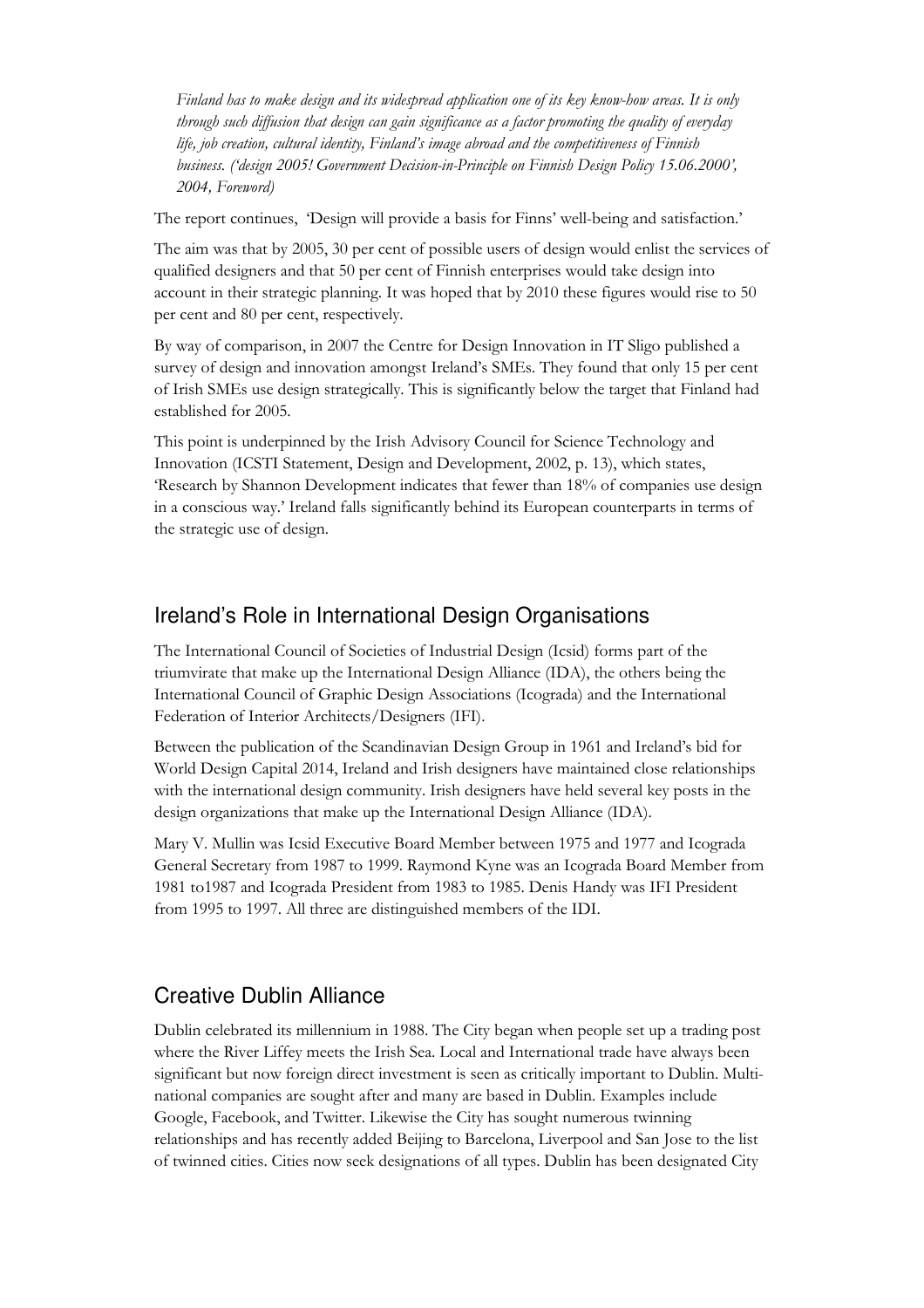of Science 2012 and is a Unesco City of Literature, both prized titles that the city has worked hard to achieve.

The Dublin Development Economic Action Plan was published in 2009. It concentrated on the three pillars of Leadership, People and Place. Following on from its publication, the Creative Dublin Alliance was founded. The Alliance comprises the heads of the local authorities, educational institutions, and experts drawn from the business and financial sectors. It promotes ways of working that demonstrate that Dublin is an open, interactive and participative city. In essence The Creative Dublin Alliance is a think tank, a skunk works where ideas about cities can be discussed, developed, designed, prototyped and if successful, implemented.

The Creative Dublin Alliance has initiated several projects. They include the Dublin Brand and Identity Project. This project looks at the Dublin's reputation and the management of that reputation. Initial phases have been undertaken with Dublin City Council in conjunction with masters students from the Dublin Institute of Technology (DIT) and University College Dublin (UCD) together with the brand agency, Brand Union. Other projects include the Dublin City Indicators and Benchmarking, Innovation Dublin and Your Dublin Your Voice. The most recent project is entitled PIVOT Dublin, Dublin's bid for World Design Capital status.

### PIVOT Dublin

On the 21st July 2009, Icsid announced that Helsinki and Eindhoven had been shortlisted of World Design Capital 2012. Ali Grehan, Dublin City Architect credits this as the moment that Dublin decided to bid for World Design Capital. PIVOT Dublin was set up as a joint venture between the four local authorities of the greater Dublin area: Dublin City Council, Fingal County Council, South Dublin County Council and Dún Laoghaire Rathdown County Council. The City Architects Division of Dublin City Council led the bid.

Dublin was shortlisted for World Design Capital 2014. The designation was ultimately awarded to Cape Town. The process of making the bid brought the public who consume our designs, the business community who commission them and the design community together in a structured and convincing way, not previously seen.

There was always the understanding that the bid may not be successful in terms of World Design Capital designation. To this end the bid was concerned not just with what would happen if the City were designated, but crucially what the legacy would if it was not. Interviewed for the PIVOT Dublin bid book, the noted visual communications designer David Smith said,

That is what I would love to emerge from it, the legacy. That we use design to make a difference. If that came out of it at the end, win, lose or fail, that would be the best thing that we could have gotten for our city and the bid certainly presents that opportunity. (PIVOT Dublin Bid Book, 2011, Page 110)

The PIVOT Dublin bid submission addresses these concerns. It describes the legacy in terms of passing on.

Central to this strategy is the commitment that for every input to PIVOT Dublin there will be a corresponding output. What we learn, create and solve, we will pass on. Our City will be the pivotal point where life is breathed into ideas. We will make Dublin a live test bed for design projects, a site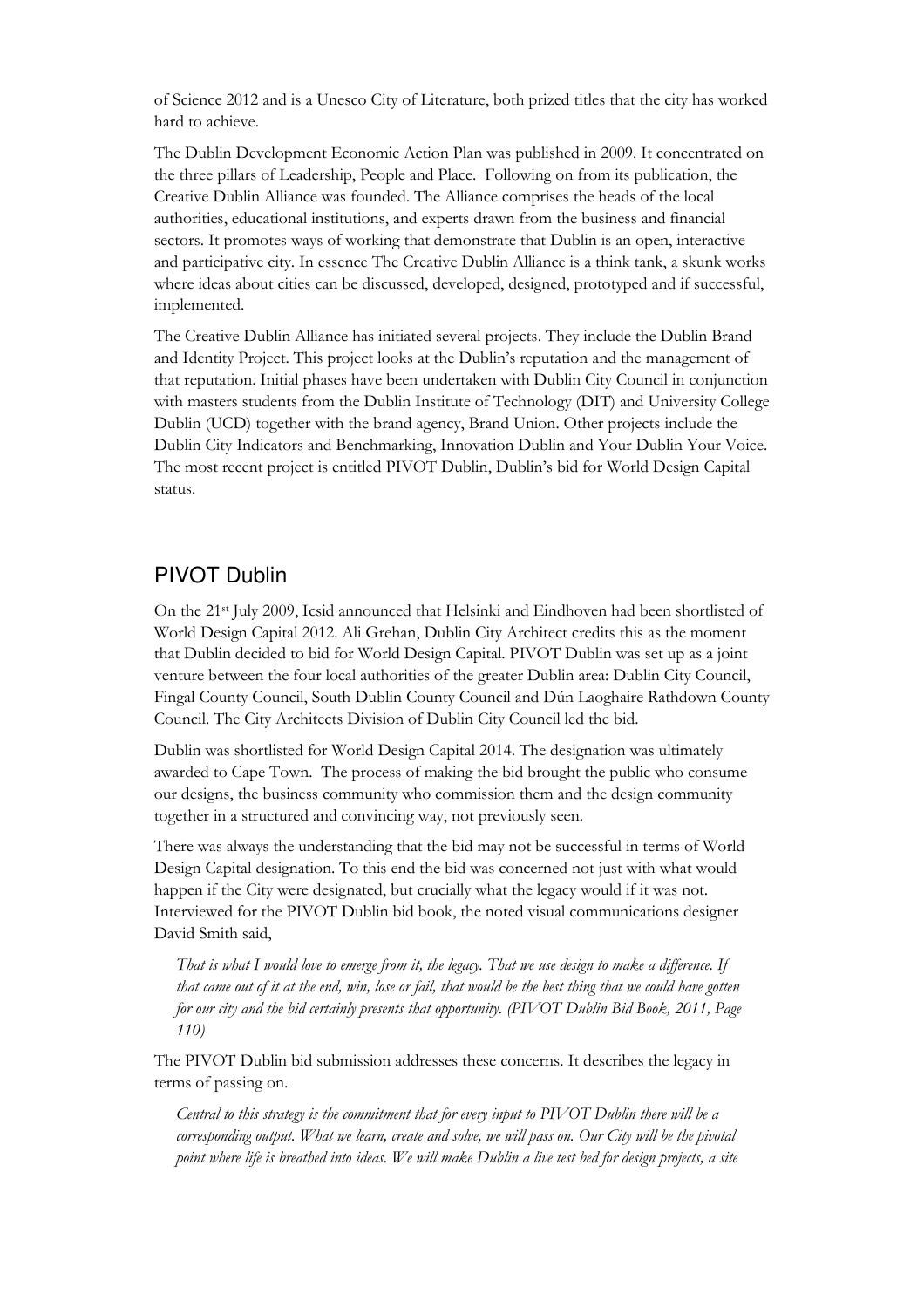of exchange between participants, and a point of interchange from project to reality. (PIVOT Dublin Bid Book, 2011, Page 128)

#### Letter of Invitation

In July 2011 another letter arrived from one of the Nordic countries, this time from Finland. It came in the form of an email from Design Forum Finland and was addressed to His Excellency Dermot Brangan, Ambassador at the Embassy of Ireland, Helsinki. The email expressed the wish that the Institute of Designers in Ireland would take part in the World Design Capital Signature Event, Everyday Discoveries, International Design House, Exhibition & Event, in Helsinki in September 2012. The attached document explained

The World Design Capital International Design House exhibition allows many design effective cities from around the world to collaborate with the World Design Capital designated city to communicate their success stories and values by sharing best practices with a national and international audience. (Design Forum Finland, July 2011)

The invitation had been to a country yet the text referred to design effective cities. Helsinki is known as a designated World Design Capital yet the cities of Espoo, Vantaa, Kauniainen and Lahti are also included.

Cities are economic regions and capital cities are strong players in attracting Foreign Direct Investment. Dublin entered the World Design Capital bid process but in reality it considers itself a region and sometimes if you listen to Dubliners, the Country. We did not get concerned about who was been invited, Dublin or Ireland.

Ali Grehan the Dublin City Architect and myself as a former President of the Institute of Designers in Ireland met to discuss the proposal and to agree an initial response.

In reading the email and attached documentation the workings of the project were clear, but what was the intent? We asked ourselves what should we do? Do we personally select objects that we think are representative of Irish Design? Do we ask someone else to, and if so, how do we select who selects the objects? The invitation outlined that Imu Design, a group of three young Finnish Designers, had created the concept and themes. What would their role be? And how would we link with them?

The Scandinavian researchers Steiner Kvale and Svend Brinkmann's book on qualitative research interviewing, begins with the phrase 'If you want to know how people understand their world and their lives, why not talk with them?' (Interviews: Learning the Craft of Qualitative Research Interviewing, 2nd ed., 2009, p. xvii) In Kvale's earlier book, as a counterpoint to quantitative interviewing, he states, 'The basic subject matter is no longer objective data to be quantified, but meaningful relations to be interpreted.' (InterViews: An Introduction to Qualitative Research Interviewing, 1996, p. 11)

We wanted to develop a meaningful relationship. Our first task was to contact Helsinki and ask for more details. What became obvious through emails and telephone conversations was that Design Forum Finland had an open mind in relation to the exhibition.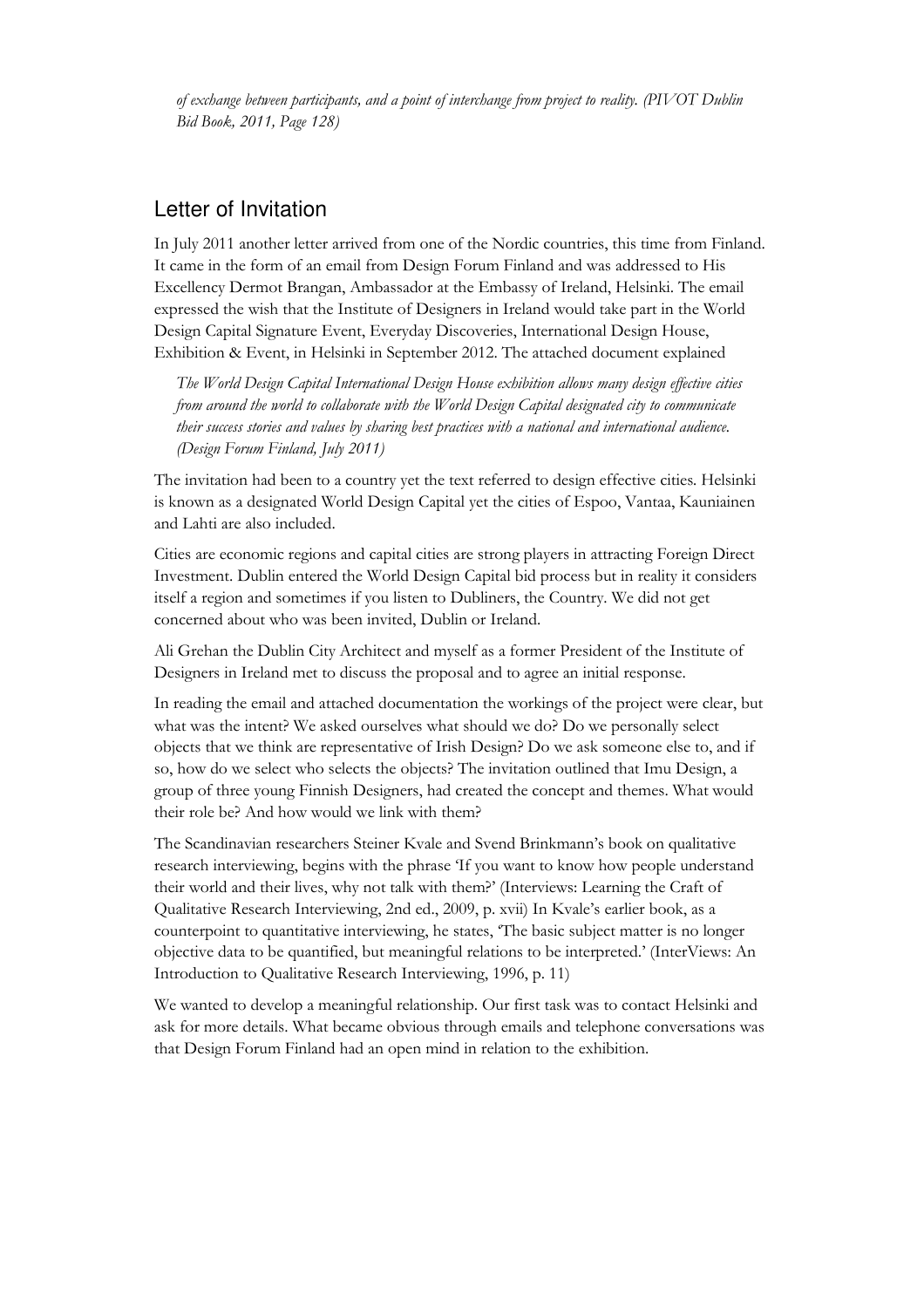# Procurement

Selecting a design team would be an exercise in public procurement with the need to promote and advertise the process. We decided that we would hold an open workshop to select a team that would represent Ireland in Helsinki.

The first theme of the PIVOT Dublin bid was Connecting Cities. "We will explore how we can make, or remake or simply "dial up" connections within cities and between people." (PIVOT Dublin Bid book, 2011, Page 130)

The connections can be seen to be between Dublin and its people but also between Helsinki and Dublin and both of their peoples.

A key word used in the Everyday Discoveries document is collaboration. A conventional response might have been to say yes, we would like to take part and thank you for inviting us. We could then find a shipping container, fill it full of objects from Ireland and send it to Helsinki, send someone over for the grand unveiling, make a speech, drink some wine and let the people of Helsinki observe our objects. And who knows? Perhaps that would have been interesting.

What the PIVOT Dublin bid process told us is that there are interesting people doing things in Dublin in interesting ways, working in inter-disciplinary, loosely structured practices and collectives. We thought it would be more vibrant, rich and stimulating to find out which of these could find and tell an interesting story that we could share with Helsinki.

We decided to hold a daylong workshop to select a team. This team would work with Imu Design to make the project a success. We asked Imu Design if they would be interested in coming to Dublin. They said yes.

# Design Week – Design Week

The Everyday Discoveries event takes place during Helsinki Design Week in September 2012. We decided to hold our Workshop in Dublin during our Design Week 2011.

Design Week in Ireland is an all island event that takes place annually in early November. It aims to highlight the social, economic and cultural role that design plays on the island. By holding the event at the end of our Design Week we stimulated more connections.

The Everyday Discoveries concept denotes four themes. Activism, Play, Story and Memory. We decided that we would give the potential teams an overview of each of the themes.

# Dublin Contemporary

Dublin Contemporary was a large scale visual arts exhibition that took place in Dublin in 2011. To add to the richness and cross pollination we invited potential participants to attend Dublin Contemporary on Sunday October 16<sup>th</sup> where we organised four talks, one on each of the themes, followed by a tour of the exhibition and a question and answer session with Ali Grehan and myself.

Mark Clare spoke about Activism, Kathryn Maguire discussed Play, Louise Lowe and Owen Boss spoke about Story and Bairbre Ann Harkin spoke about Memory. It was followed by a talk and tour given by Jota Castro, the Dublin Contemporary 2011 curator.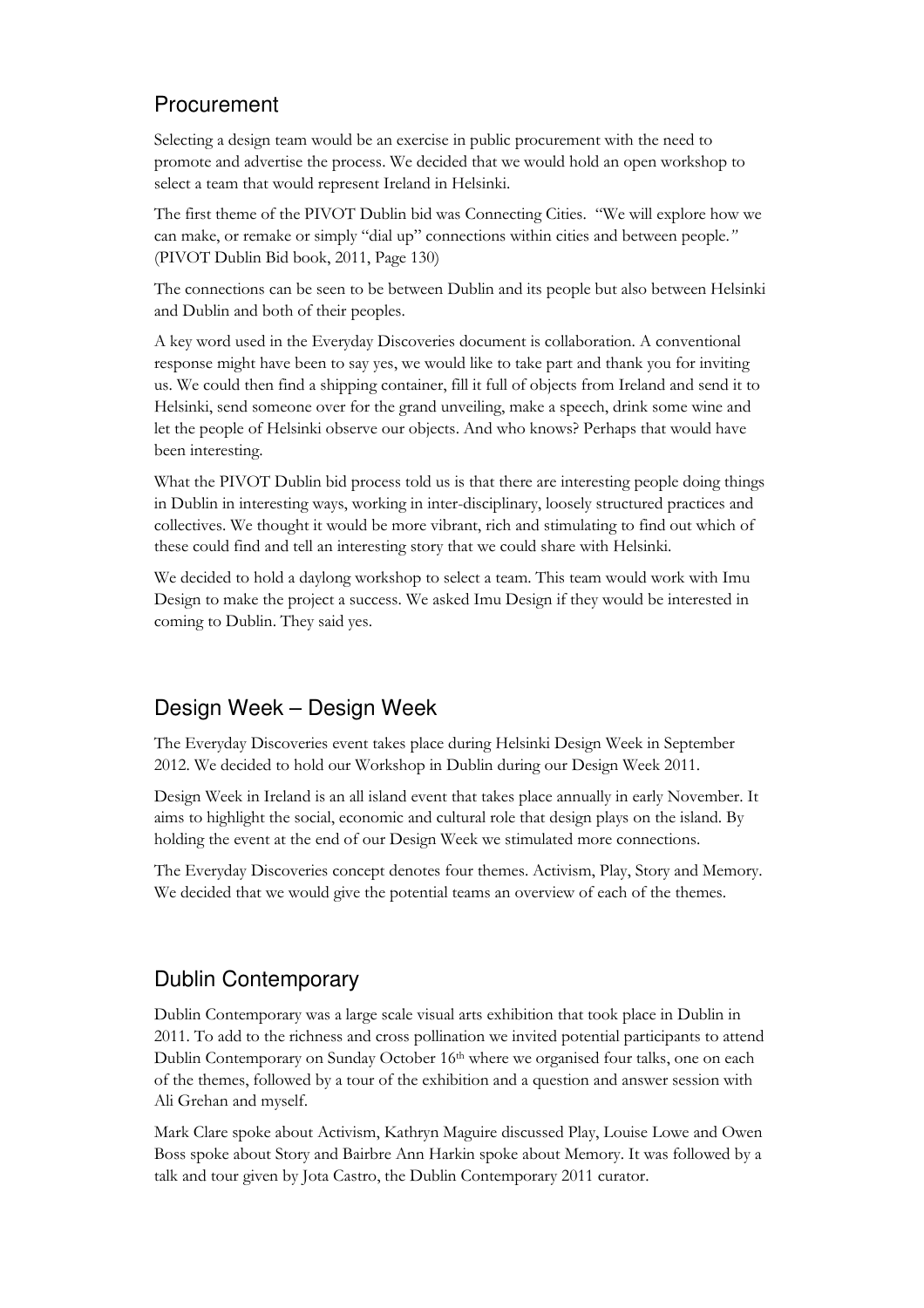Whilst we were not going to set a challenge based on these themes, we wanted to get the participants to think in the abstract rather than about physical objects.

### World Design Capital Designation 2014

The announcement of the World Design Capital 2014 designation was made in Taipei, Taiwan at the IDA Congress on the  $26<sup>th</sup>$  October 2011. Our event was planned as a demonstration of our continuance of the PIVOT Dublin project, regardless of the designation outcome.

### Description of Event

The event was promoted through the PIVOT Dublin, the Institute of Designers in Ireland and Dublin Contemporary 2011 websites as well as through an active social media campaign. The competition was open to creative people of all disciplines and inter-disciplinary teams were encouraged. One criterion was that each team should include at least one member of an Irish design organisation.

# Forming Teams

We set a limit of ten teams and got valid applications from twelve teams. We had hoped for inter-disciplinary teams. We were a little surprised by the diversity of what we got.

We expected architects, graphic and interior designers. We were sure we would get some people with multimedia experience. We got all of those. But we also got the unexpected titles of journalist, political analyst, performance artist, urban planner, sketch writer, craftsman, film composer, inventor as well as mechanical and structural engineer, not to mention the composition of the winning team.

### The Brief

There were a number of issues concerning the make up of the brief. The first was the fact that as the participants were giving freely of their time we did not want it to be seen to be an attempt by Dublin City Council to get free ideas from groups of talented people. By way of example there were fifty-one participants who worked for eight hours on the first day of the challenge. Taking an hourly rate of  $\epsilon$ 100 per hour would equal just over  $\epsilon$ 40,000 of design services.

The second issue was one of amalgamation of ideas. We did not want to select an idea; we wanted to select a team of people to work on the project with Imu Design in the design and development of the exhibition in Helsinki. We were concerned that if the teams investigated the actual problem and came up with twelve different ideas, then there was a possibility that the final solution could be influenced by an amalgamation of some of the ideas. Rather than risk issues of IPR ownership and plagiarism we decided we needed a separate but related subject.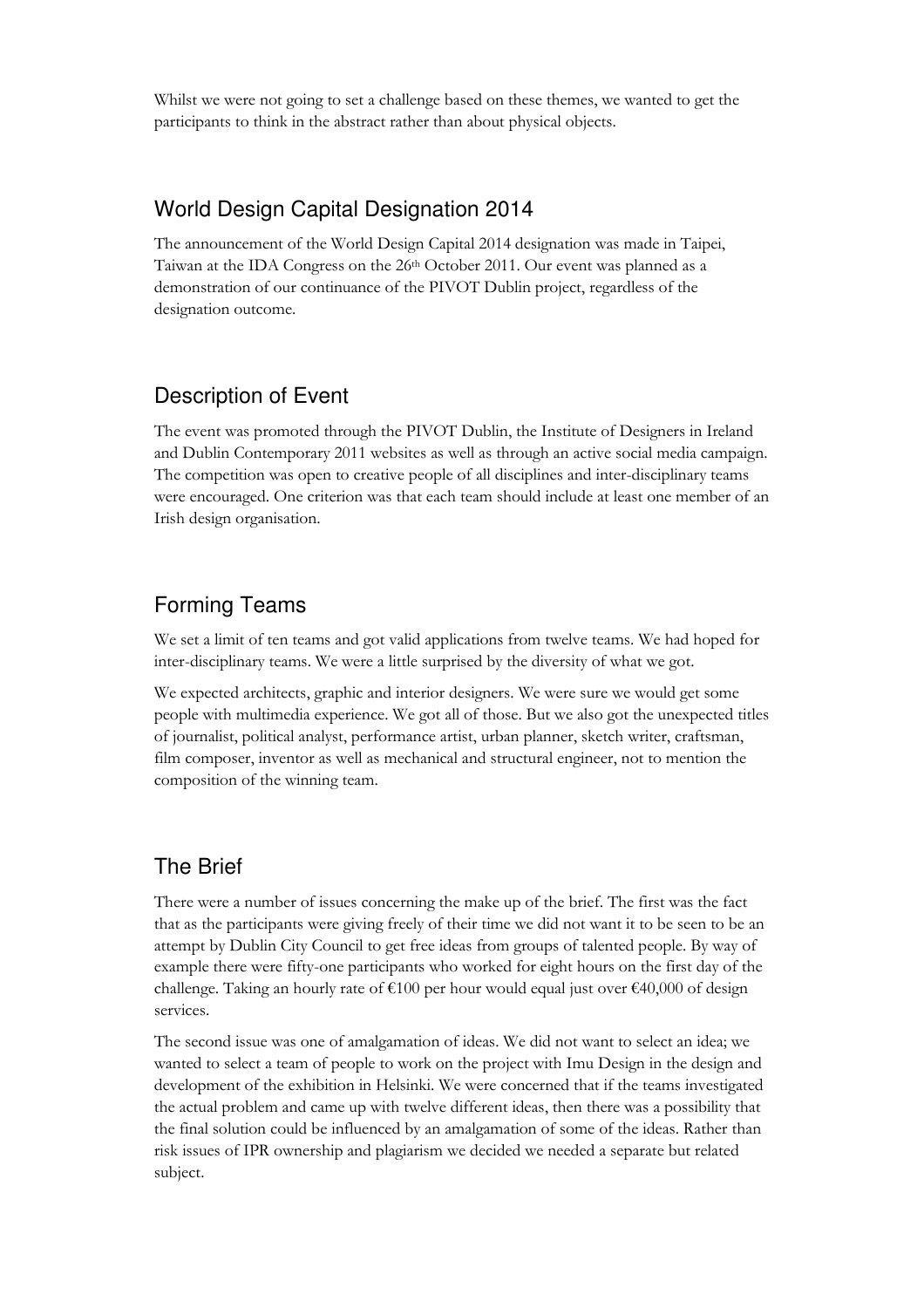# Provoking the Everyday!

We wanted a brief that was flexible, related and challenging. If it was too rigid it would constrain the teams. We were conscious to not make it too architectural. From previous experiences we know that if you set a challenge with the word Identity then what you typically get back is a design of a monument from an architect and a logo from a visual communicator. We were looking for a response that was more nuanced.

When Dilki De Silva, Secretary General of Icsid was in Dublin as part of the World Design Capital Jury Visit in June 2011 she stated that she thought our bid was "Provocative". This word was much discussed after Dilki left. We decided on the theme for the day. The title would be "Provoke the Everyday". Teams would be asked to work together to develop and present ideas that provoked the everyday.

# The Challenge

We located the challenge underneath the Dublin City Council Offices in Wood Quay where the original Viking settlement was built. The backdrop of the room is the City Wall dating from 1100AD. It all seemed another link between Ireland and the Nordic countries.

We outlined the challenge and the teams worked on it for the duration of the day. We decided that the work should take place on the Saturday and the presentations would take place on the Sunday. We were conscious that the teams might work all Saturday night and arrive exhausted on Sunday. We requested that the teams submit an abstract on Saturday evening that they would state the ideas that they would structure their presentations around on Sunday.

# Elina and Krista Take Dublin

On Saturday night Elina Aalto and Krista Kosonen from Imu Design gave a presentation of their work to an invited audience in the offices of Red & Grey Design, who had designed the PIVOT Dublin bid book. An informal discussion took place about the nature of Helsinki and what separates Finnish design from the rest of the Nordic countries.

When they returned to Helsinki they wrote a blog about their experiences.

There are definitely differences between the Irish and the Finns. For one the taxi drivers in Helsinki don't say, "God bless you" to customers. The Irish are good at talking, the Finns are good at listening. The Irish seem to be very united and happy while we can sometimes be a bit melancholy and bickering. But there are also a lot of things we have in common. We are both at the fringes of Europe. Envying but also at same time challenging our bigger, richer neighbor countries. We like to drink (although none of that last weekend mind you). Every Irishman (woman) should have Finn who would patiently listen and every Finn should have an Irish person to keep up the conversation. (http://wdchelsinki2012.fi/en/blogs/2011-11-14/elina-and-krista-take-dublin, Accessed November 2011)

Already we had some appreciation of our respective nations and their cultures.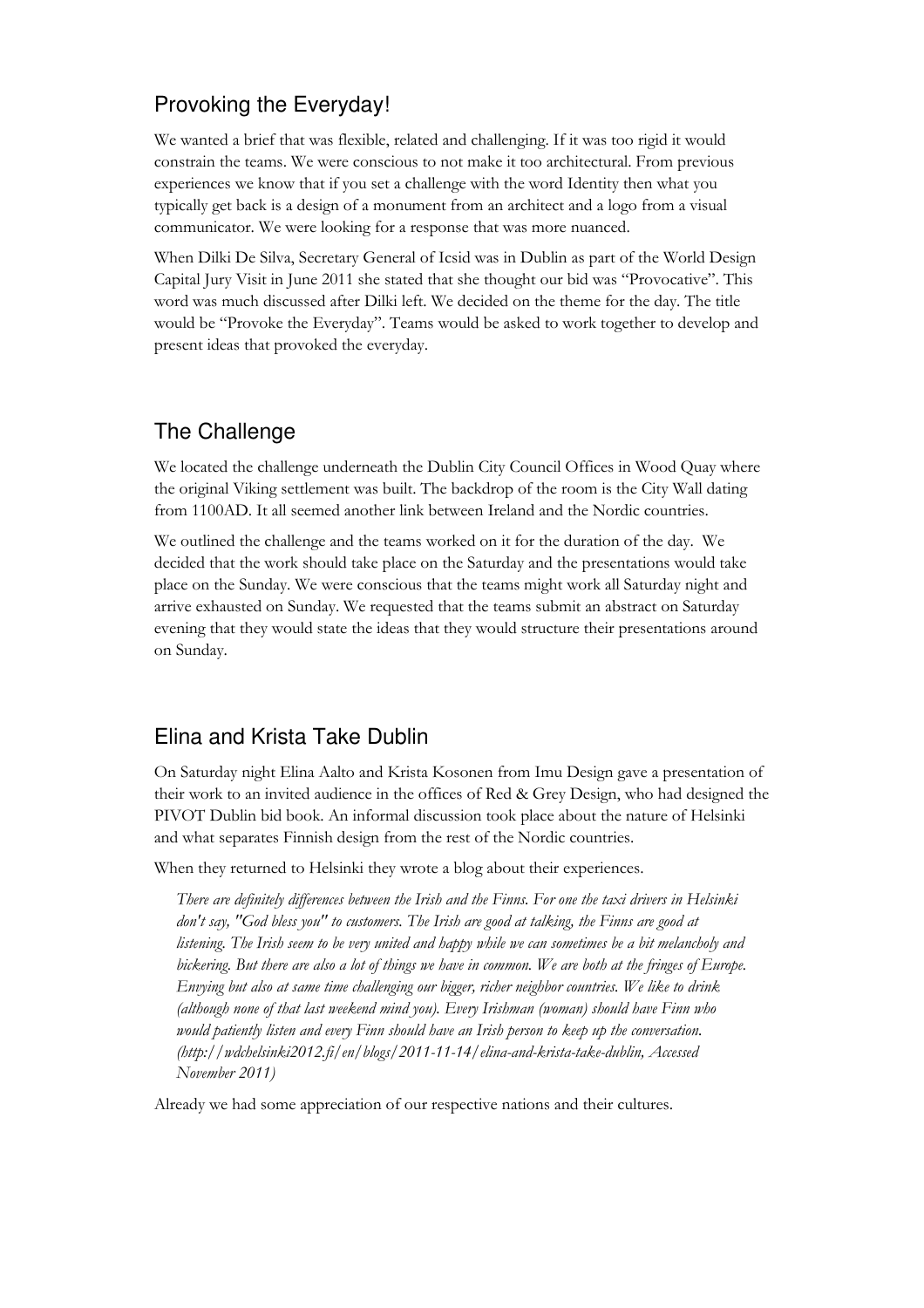# The Presentations

On the Sunday each of the teams gave a presentation that was strictly limited to ten minutes. The judging panel consisted of Elina and Krista from Imu Design in Helsinki. Bob Gray from Red and Grey Design, Ali Grehan, Ruairí Ó Cuív, Public Art Manager, Dublin City Council as well as myself.

Team 1 consisted of Gearóid Carvill Architect, Nicky Hooper Artist / Designer, Ciarán Walsh, Journalist, Andrew Brady Architect and Renate Henschke Fashion Designer. The team is formed around the nucleus of ABGC architects who practice in a trans disciplinary environment.

The proposal they presented involved repurposing exiting phone boxes and incorporating them back into the city. Subsequent to the Design Workshop the team have been working on developing their concept. They have been working with both local authorities and phone services providers to develop the proposal into a working entity.

Additionally they have been working together on further speculative collaborative projects. Of its own this is a significant development.

The winning team was Team 6 and consisted of: Steven McNamara: Graphic Designer / Photographer / Architect, Clive Bright: Carpenter / Painter / Farmer, Chris Hingel: Graphic Designer / Illustrator, Iseult O'Cleary: Architect / Furniture Designer, Dónal Adams: Musician / Compute Scientist / Programmer. We wanted an inter-disciplinary team. And we got it.

Their approach to the design and presentation was thoroughly odd and thoroughly engaging. The team left the Wood Quay Venue and observed that some metal objects that projected from the Liffey Quay Wall as ladders looked liked snails eyes. Taking a photographic frame they asked Dubliners to look through and observe the "snail". They documented and presented their responses. It was simple, wilful and amusing. It was evident that the team was creative, energetic, had wide ranging and complimentary skills and worked well together.

The winning team have since developed presented ideas about the Everyday Discoveries Event to PIVOT Dublin and the IDI. In 31st January 2012 the proposals were sent to Helsinki. At this stage they remain confidential but will be revealed in September 2012.

### Leningrad Cowboys go America

The Interaction Design Conference IxD12 was held in Dublin in February 2012. It was the first time it had been held outside of America. One of the key reasons that the conference was awarded to Dublin was the support received from PIVOT Dublin.

IxDA12 was held in the Convention Centre Dublin. Interestingly the Convention Centre was designed by Kevin Roche. Kevin Roche, John Dinkeloo, and Associates was formed after the death in New York City of Eero Saarinen, in 1961, the same year the Scandinavian Design Group arrived in Dublin.

As a member of the organization committee I was interested to note that there were six delegates from Finland. Conscious that I was developing this paper and visiting Helsinki I decided to find out more about them. What do Finns do when they are abroad as a group? What are they learning from us? How can we learn from them? We could ask them. Would they tell us the truth or would they tell us what they think that we want to hear? One way is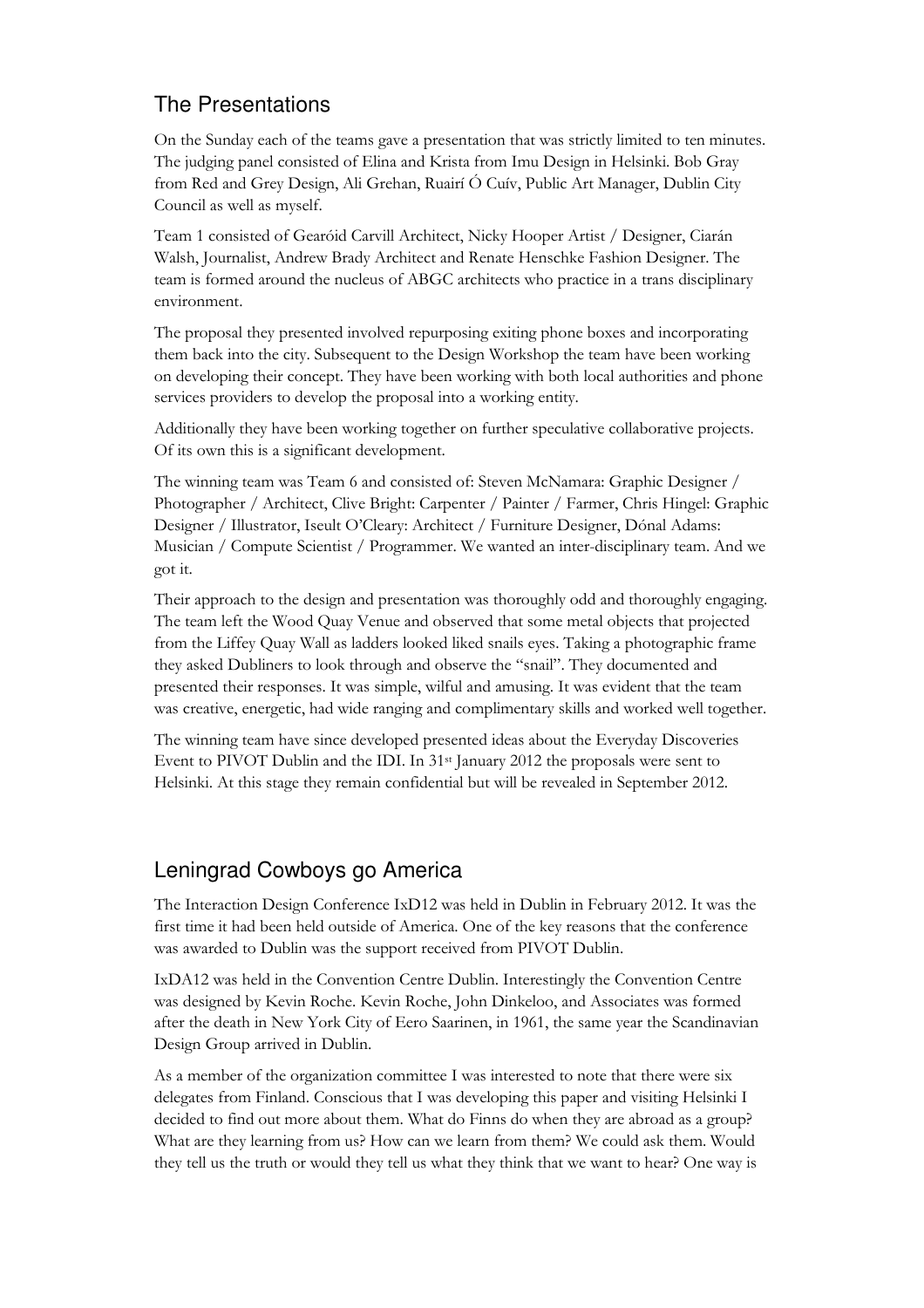to follow them. In the old days we could put on a dirty mackintosh and follow them around Dublin, observing what they observed. That is no longer necessary. We have Twitter.

I saw a person proudly displaying the word Helsinki with their hash tag. I decided to follow him and his Finnish friends on Twitter. So what does your average Finnish interaction designer do in Dublin?

The self-titled Team Finland ate some tasty burgers; they took photographs of graffiti along the quays and took photos of buns in the Convention Centre. And they used Twitter, Foursquare, Flickr and Instagram as methods of delivering the content to a wider, unknown audience.

Interestingly all the Tweets were in English, even when the Finns were essentially answering and forwarding Tweets to each other. I observed that when they went back to Helsinki they spent a few moments tweeting in Finnish before rapidly returning to English. Having done my twitter research I decided to speak to the Finns in person. Initially were reserved. Later in the Guinness Storehouse they were much more loquacious. The conversation was amusing, interesting, wide-ranging and rapidly turned to the subject of the Alternative Design Capital 2012.

#### **Discussion**

The Scandinavian Design Group Report of 1961 is held in high regard in Ireland. In Ireland we like to commission, write and read reports. Then we like to commission write and read reports into what happened to the previous reports.

The report of the Scandinavian Design Group concludes as follows:

We would finally note that we have considered the possibility of adapting existing bodies to this purpose, but it is our opinion that no existing organization or association in Ireland could cope with the problems involved in the development of design in Ireland, and consequently a new body must be brought into existence. (Design in Ireland: Report of the Scandinavian Design Group in Ireland, 1961, page 55)

PIVOT Dublin may be that body. It has taken fifty years since those words were written for PIVOT Dublin to be established. Numerous attempts have been made and many have failed, merged, been absorbed, modified and failed again.

What makes PIVOT Dublin different is the multiplicity of approaches, connections, shared responsibilities and its organic nature.

The response taken to the Everyday Discoveries invitation demonstrates a more sophisticated form of interaction by creative people in different cities, involving a multiplicity of organisations and individuals utilising physical and virtual presences and relationships. This model shows how open participative and engaged cities can create more meaningful relationships, between themselves and their citizens.

PIVOT Dublin does not solve things or provide things. That's not its role. It provokes them. The results will be seen during Helsinki Design Week 2012